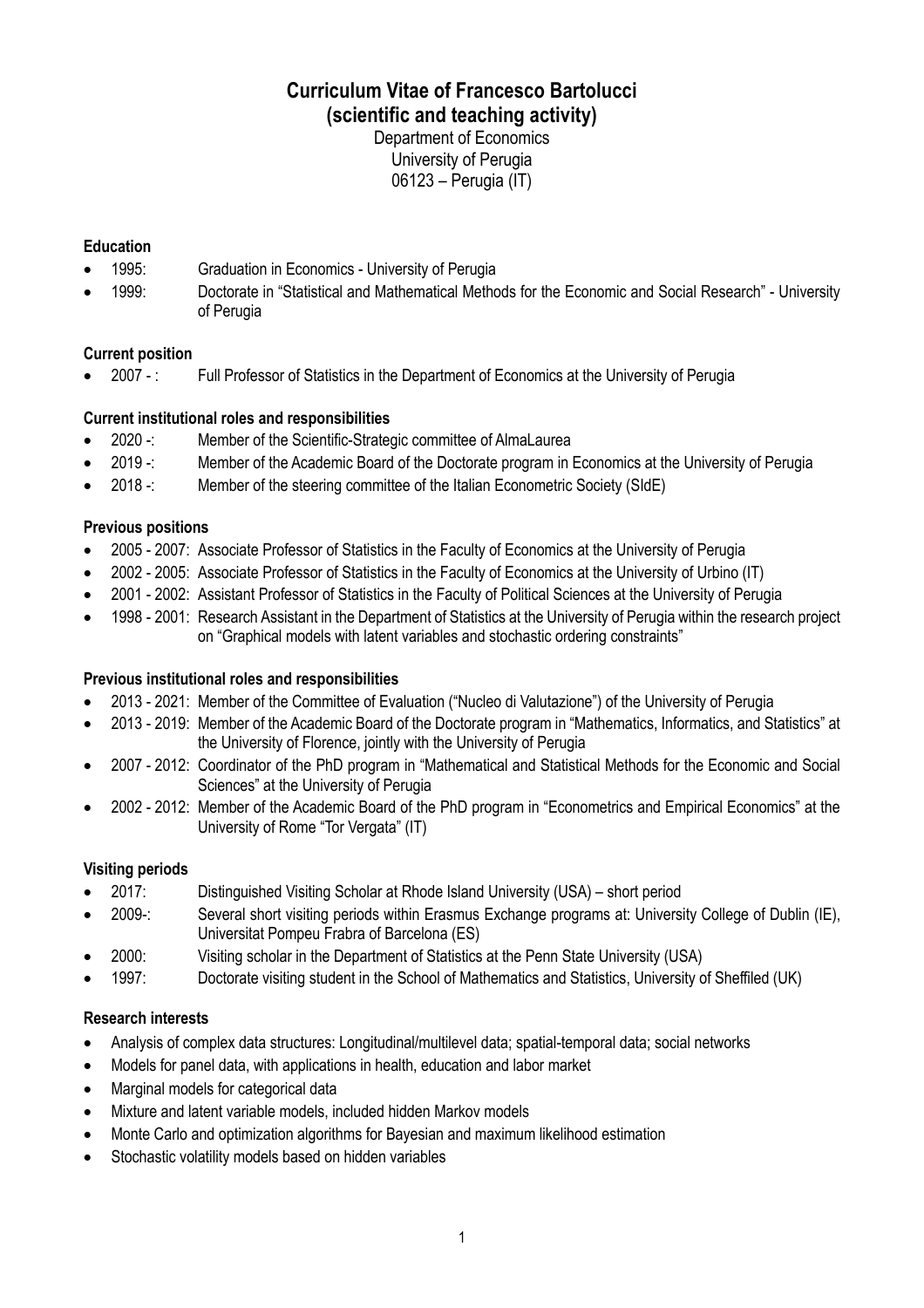# **Bibliometric indices**

- H-index WoS: 21
- H-index Scopus: 25
- H-index Google Scholar: 32

# **Research projects (as coordinator)**

- 2020: Scientific coordinator of the local unit in the Department of Economics of the University of Perugia within a project about COVID-19 funded by Lombardy Region
- 2019 : Scientific coordinator (together with Prof. L. Ferrucci) of the local unit in the Department of Economics of the University of Perugia within the CARE project about cardiologic pathologies, with a project cost greater than 100.000€ for the single unit
- 2013-2016: Principal Investigator of the research grant about "Mixture and latent variable models for causal inference and analysis of socio-economic data", which was funded by the Italian Government (FIRB 2012 – "Futuro in ricerca"), with an overall project cost of around 900.000€
- 2009-2011: Principal Investigator of the research project "Advances in non-linear panel models with socio-economic applications" funded by the "Einaudi Institute for Economics and Finance" (Rome) for an overall amount of 30.000€
- 2007 : Coordinator of several projects funded by Departments of Medicine within University of Perugia, for an overall amount of over 100.000€

# **Relevant research projects (as member)**

- PRIN 2007, "Marginal models for causal inference"
- PRIN 2005, "Marginal models for causal inference"
- PRIN 2003, "Inference under uncertainty on the model"
- PRIN 2002, "Stochastic ordering in the analysis of dependence in multiple tables with application in sociology and health".

# **Editorial and evaluation activity**

- 2022 : Editor of *Statistical Modelling: An International Journal*
- 2017 2021: Associate Editor of the *Journal of the Royal Statistical Society – Series A*
- 2017: Guest Co-Editor of the special section of the *Biometrical Journal* on "Latent variable models for Longitudinal data"
- 2015 2016: Member of the Group of Evaluation Experts (GEV) that managed the Evaluation of the Quality of Research (VQR) - period 2011-2014 - for the subjects of Economics and Statistics; Coordinator of the sub-group evaluating research products in Statistics and Mathematical Methods for Decisions
- 2015: Guest Co-Editor of the Special Issue of *Metron* on "Latent variable models for the analysis of socioeconomic data"
- 2012 2013: Member of the Group of Evaluation Experts (GEV) that managed the Evaluation of the Quality of Research (VQR) period 2004-2010, for the subjects of Economics and Statistics
- 2009 2012: Associate Editor of *Statistical Methods and Applications*
- 2007 : Associate Editor (and then member of the Advisory Board) of *Metron*
- 2003 2021: Associate Editor of *Statistical Modelling: An international journal*
- Referee for the most important international journals of Statistics and Econometrics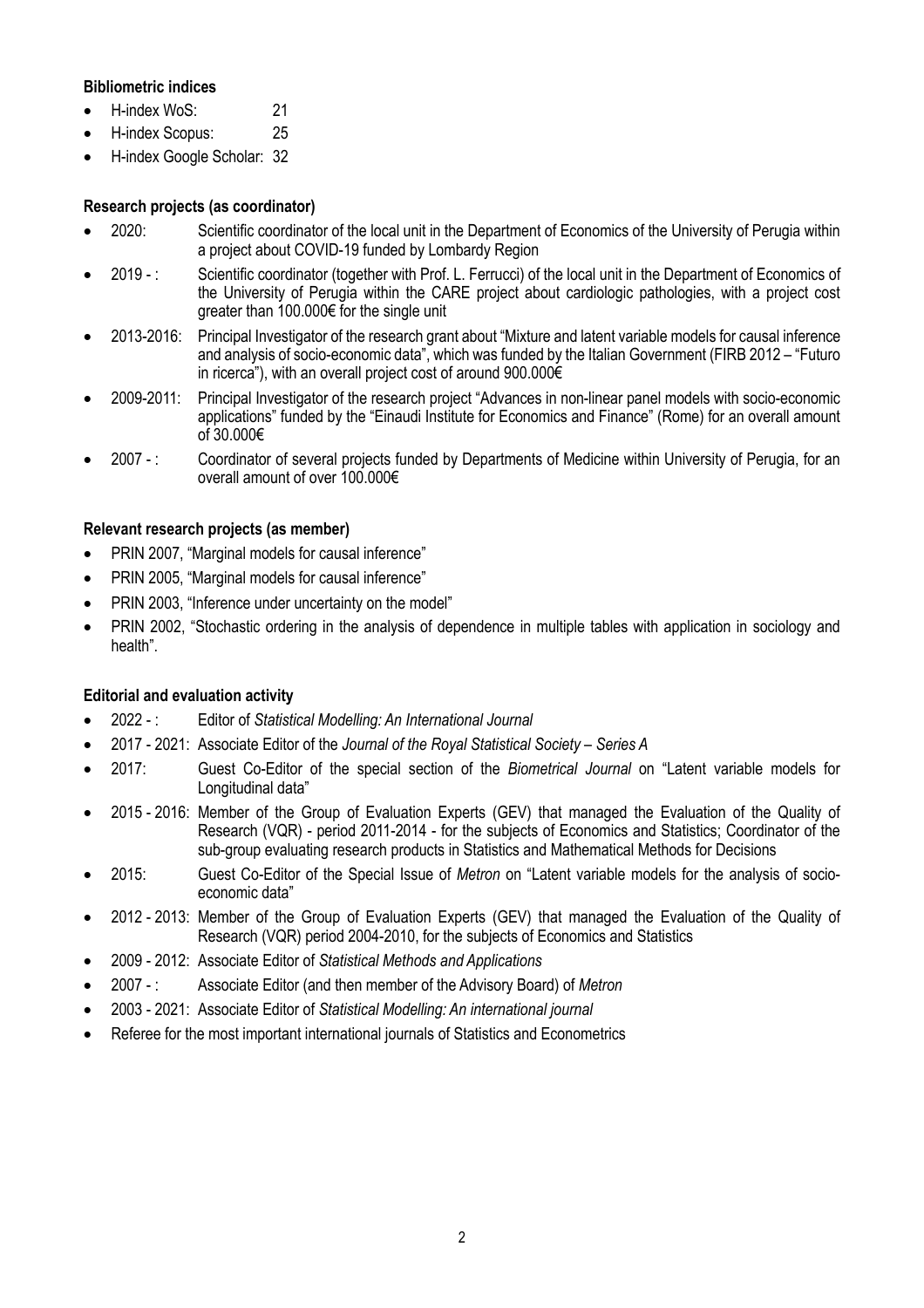# **Organization of international conferences**

- ICEEE 2021, "Ninth Italian Congress of Econometrics and Empirical Economics", Cagliari (I), January 2021 (member of the program committee)
- IWEEE 2018, "First Italian Workshop of Econometrics and Applied Economics: Panel Data Models and Applications", Milan, January 2018 (Chair of the program committee)
- "International Workshop on Statistical Modelling", Rennes (F), July 2016 (member of the scientific committee)
- ICEEE 2013, "Fifth Italian Congress of Econometrics and Empirical Economics"*,* Genova (IT), January 2013 (member of the program committee)
- ICEEE 2011, "Fourth Italian Congress of Econometrics and Empirical Economics", Pisa (IT), January 2011 (member of the program committee)
- Conference of the Italian Statistical Society, Bologna (IT), June 2011 (member of the scientific programme committee)
- "Patient Reported Outcomes and Quality of Life", Paris (F), July 2011 (member of the scientific committee)
- "Classification and Data Analysis (CLADAG) 2008", Caserta (IT), June 2008 (member of the scientific committee)
- "International Workshop on Statistical Modelling", Barcelona (ES), July 2007 (member of the scientific committee)
- "Statistical Latent Variables Models in the Health Sciences", Perugia, September 2006 (member of the local committee)

# **Participation to conferences as invited speaker**

- 2020: "A shared-parameter continuous-time hidden Markov and survival model for longitudinal data with informative dropout", 30th International Biometric Conference
- 2020: "Latent Markov models for longitudinal data in R by LMest package", The European R Users (eRum), Milan
- 2019: "Latent variable models for evaluation systems", IES 2019 Statistical evaluation systems at 360°: techniques, technologies and new frontiers, Rome
- 2018: "Marginal models with individual-specific effects for the analysis of longitudinal bipartite networks", Challenges for Categorical Data Analysis, Aachen (D)
- 2015: "Latent Markov model for causal inference with dynamic clustering: an application to the effectiveness of degree programs", SKAD conference, Danzic (PL)
- 2014: "Model selection in generalized linear finite mixture regression models by Hausman testing", MCB2, Catania (IT)
- 2012: "Modeling Longitudinal Data with Application to Educational and Psychological Measurement", CLADAG, Anacapri (IT)

# **Seminars**

- 2021: "A Bayesian Multinomial model for repeated contingency tables with observed margins", SIde (Italian Econometric Society) Webinar
- 2018: "Advances in conditional maximum likelihood estimation of models for binary panel data", CEMFI, Madrid (ES)
- 2018: "Dealing with reciprocity in static and dynamic stochastic block models", CEIS Tor Vergata
- 2017: "Shedding light on the mystery of Data Science: Statistician's view", University of Rhode Island (USA)
- 2017: "Latent Markov models for longitudinal data", University of Rhode Island
- 2016: "Composite likelihood inference for hidden Markov models for dynamic networks: Anew perspective for stochastic blockmodels", University of Lugano (CH)
- 2016: "Stochastic block models: Inferential developments in the context of static and dynamic social networks", University of Milano-Bicocca (IT)
- 2015: "Quadratic exponential model for estimating the dynamic logit model and testing for state dependence in binary panel data", University of Luxembourg (LU)
- 2014: "Study of the effect of the university degree on the work path by a latent Markov model", University of Bolzano  $(IT)$
- 2013: "Testing for time-invariant unobserved heterogeneity in nonlinear panel-data models", University di Bologna (IT)
- 2012: "Testing for time-invariant unobserved heterogeneity in nonlinear panel-data models", University of Genève (CH)
- 2012: "Ranking scientific journals via latent class models for polytomous item response data", EIEF, Rome (IT)
- 2012: "Continuous and discrete latent variable models for longitudinal data: Comparison and new proposal", University of Catania (IT)
- 2012: "Latent variable models for longitudinal data", University of Rome 3 (IT)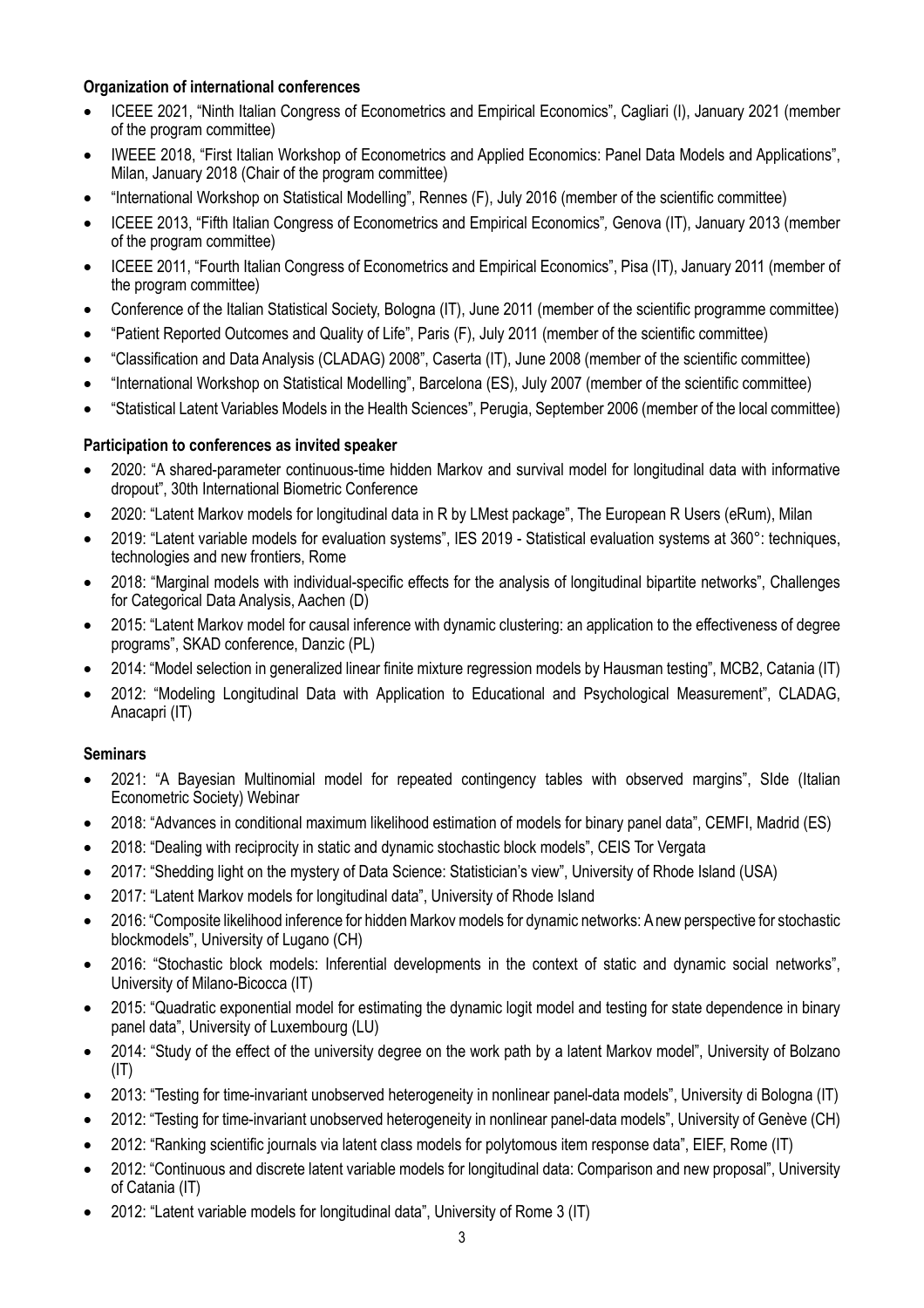- 2010: "Performance evaluation of nursing homes via latent Markov models", University of Milan-Bicocca
- 2009: "Analysis of binary panel data by static and dynamic logit models", University of Naples Federico II (IT)
- 2009: "Pseudo conditional ML estimation of the dynamic logit model for binary panel data", Universitat Pompeu Fabras of Barcelona & University of Leaven (BE)
- 2008: "Dynamic logit model: Pseudo conditional likelihood estimation and latent Markov extension", University of Rome – LUISS (IT)
- 2006: "Likelihood inference for a latent Markov Rasch model, with application to educational assessment", University of Paris VI- Pierre et Marie Curie (F)
- 2005: "A class of latent marginal models for capture-recapture data with continuous covariates", University of Pavia (IT)
- 2004: "Empirical likelihood control charts for the process mean", Department of Applied Statistics and Operational Research, Università Politecnica de Valencia (ES)
- 2003: "A Markov chain approach to quality control", Department of Applied Statistics and Operational Research, Universitat Politècnica de València
- 2003: "Mixture models for the analysis of capture-recapture data", Bocconi University, Milan (IT)
- 2002: "Analysis of categorical data by marginal models expressed through equality and inequality constraints", EIEF, Rome
- 2002: "A class of latent variable models for the analysis of capture-recapture data", Insubria University, Varese (IT)
- 2000: "A likelihood ratio test for MTP2 within binary variables", Penn State University

# **Memberships**

- Italian Econometric Society (SIdE)
- Italian Statistical Society (SIS)
- Elected member of the International Statistical Institute (ISI)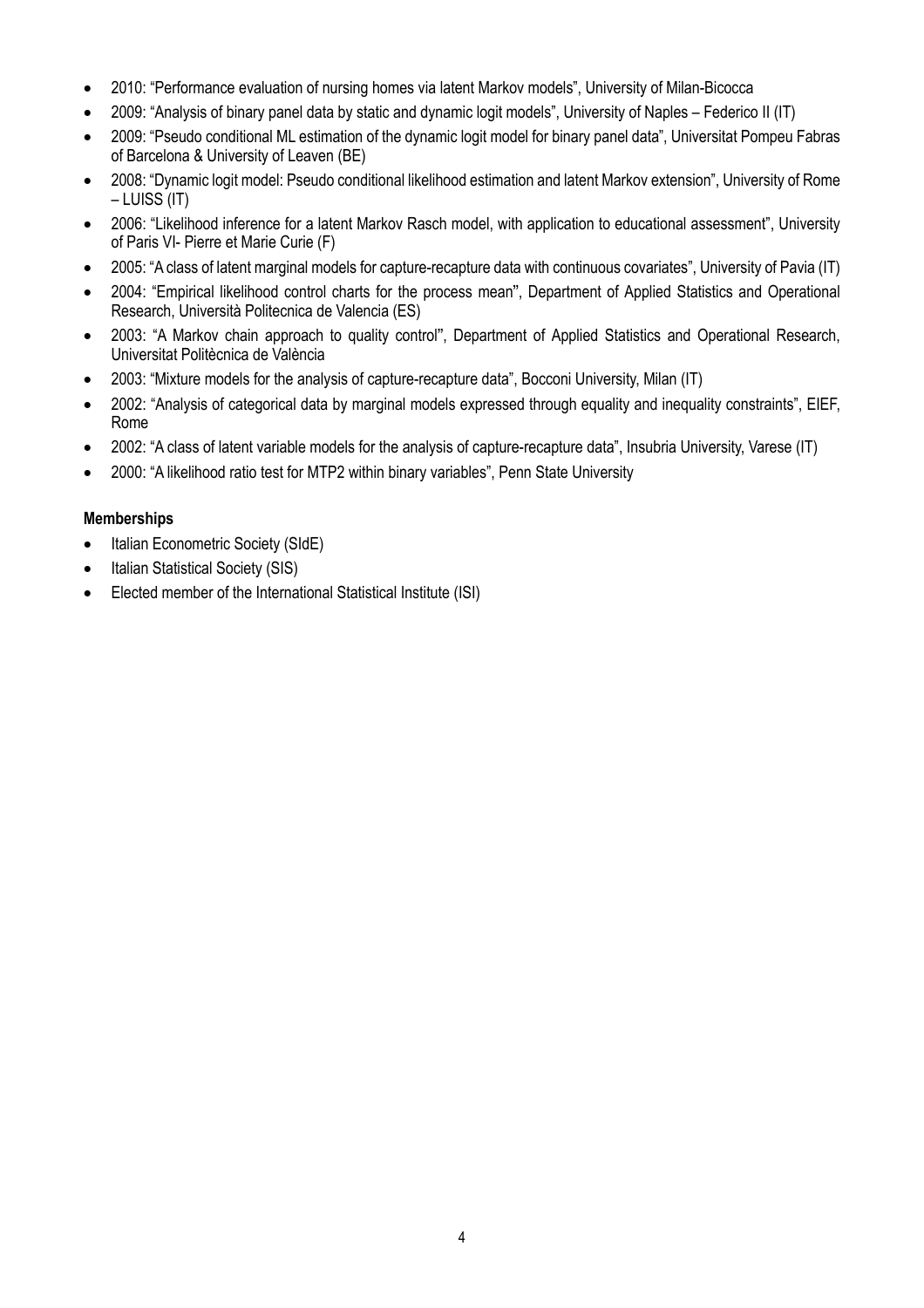# **Main teaching activity by Year or Academic Year**

- 2000: Course on *Regression Methods* for master students at the Department of Statistics, Penn State University
- 2002/03: Basic course of *Statistics* for undergraduate students of the Faculty of Economics, University of Urbino Course of *Data Analysis* for graduate students of the Faculty of Economics, University of Perugia
- 2003/04: Basic course of *Statistics* for undergraduate students of the Faculty of Economics, University of Urbino Course of *Statistical Methods for Marketing* for students of the Faculty of Economics, University of Urbino Course of *Data Analysis* for graduate students of the Faculty of Economics, University of Perugia Short course about *Point Estimation* for students for Master MEI, University of Rome "Tor Vergata" Short course about *Models for Categorical data* for students for Master MEI, University of Rome "Tor Vergata"
- 2004/05: Basic course of *Statistics* for undergraduate students of the Faculty of Economics, University of Urbino Course of *Statistical Methods for Marketing* for students of the Faculty of Economics, University of Urbino Course of *Data Analysis* for graduate students of the Faculty of Economics, University of Perugia Short course about *Point Estimation* for students for Master MEI, University of Rome "Tor Vergata" Short course about *Models for Categorical data* for students for Master MEI, University of Rome "Tor Vergata"
- 2005/06: Basic course of *Statistics* for undergraduate students of the Faculty of Economics, University of Urbino Course of *Evaluation of Policies and Services* for students in Comunication Science, University of Perugia Course of *Statistics II* for undergraduate students of the Faculty of Economics, University of Perugia Short course about *Point Estimation* for students for Master MEI, University of Rome "Tor Vergata"
- 2006/07: Basic course of *Statistics* for undergraduate students of the Faculty of Economics, University of Urbino Course of *Evaluation of Policies and Services* for students in Comunication Science, University of Perugia Course of *Statistics II* for undergraduate students of the Faculty of Economics, University of Perugia Short course about *Categorical Data Analysis* for PhD students in "Mathematical and Statistical Methods for Economic and Social Sciences", University of Perugia
- 2007/08: Basic course of *Statistics* for undergraduate students of the Faculty of Economics, University of Perugia Course of *Evaluation of Policies and Services* for students in Comunication Science, University of Perugia Short course about *Categorical Data Analysis* for PhD students in "Mathematical and Statistical Methods for Economic and Social Sciences", University of Perugia
- 2008/09: Basic course of *Statistics* for undergraduate students of the Faculty of Economics, University of Perugia Course of *Evaluation of Policies and Services* for students in Comunication Science, University of Perugia
- 2009/10: Basic course of *Statistics* for undergraduate students of the Faculty of Economics, University of Perugia Course of *Statistical Methods for Finance* for graduate students in Faculty of Economics, University of Perugia

Course on Latent variable models for visiting students at EIEF, Rome

• 2010/11: Basic course of *Statistics* for undergraduate students of the Faculty of Economics, University of Perugia Course of *Statistical Methods for Finance* for graduate students in Faculty of Economics, University of Perugia

Course on Latent variable models for visiting students at EIEF, Rome

• 2011/12: Basic course of *Statistics* for undergraduate students of the Faculty of Economics, University of Perugia Course of *Statistical Methods for Finance* for graduate students in Faculty of Economics, University of Perugia

Course on Latent variable models for visiting students at EIEF, Rome

• 2012/13: Basic course of *Statistics* for undergraduate students of the Faculty of Economics, University of Perugia Course of *Statistical Methods for Finance* for graduate students in Faculty of Economics, University of Perugia

Course on Latent variable models for visiting students at EIEF, Rome

• 2013/14: Basic course of *Statistics* for undergraduate students in the Department of Economics, University of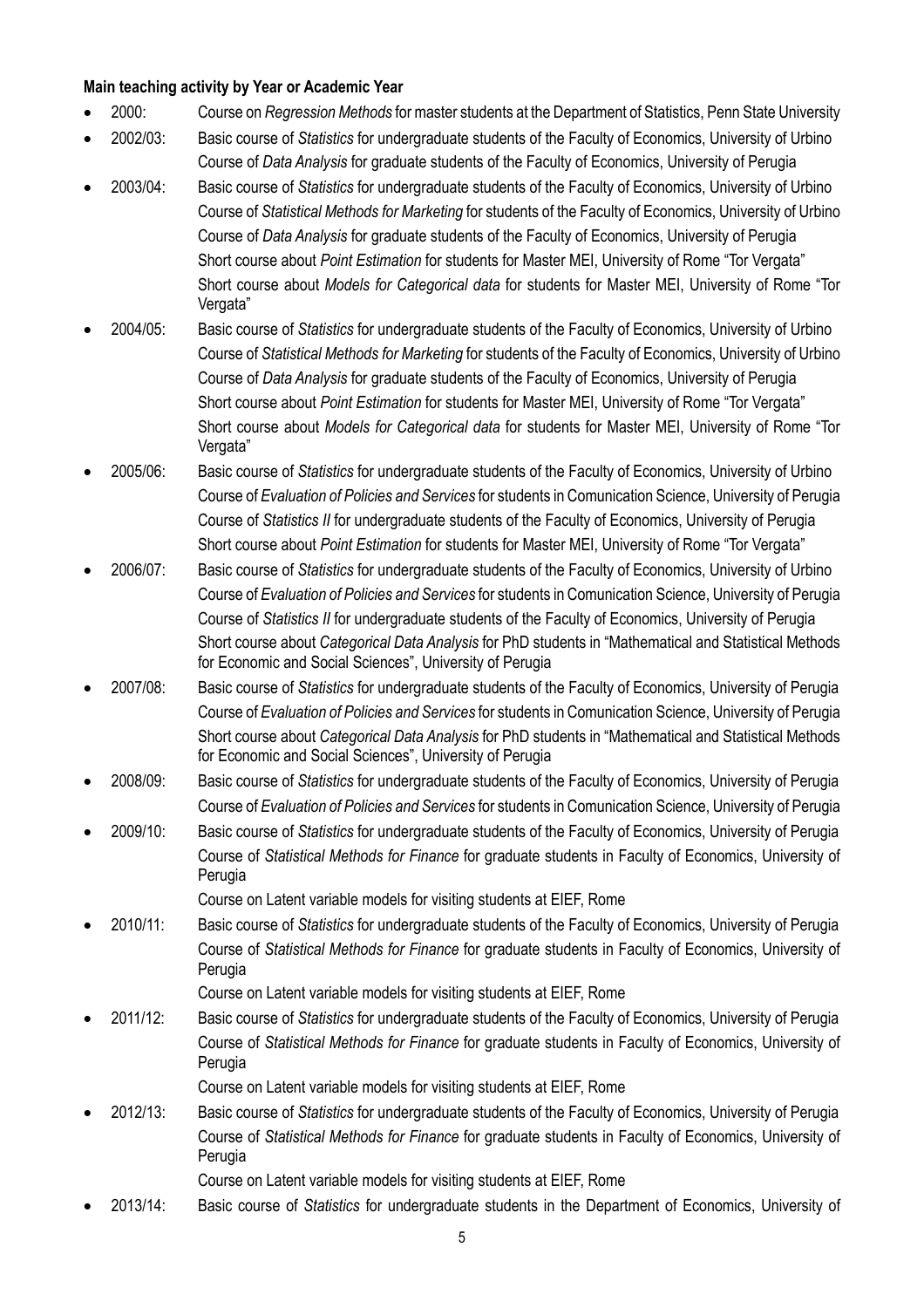Perugia

Course of *Statistical Methods for Finance* for graduate students in Faculty of Economics, University of Perugia

Course on Latent variable models for visiting students at EIEF, Rome

• 2014/15: Basic course of *Statistics* for undergraduate students in the Department of Economics, University of Perugia

> Course of *Statistical Methods for Finance* for graduate students in the Department of Economics, University of Perugia

Course on Latent variable models for visiting students at EIEF, Rome

• 2015/16: Basic course of *Statistics* for undergraduate students in the Department of Economics, University of Perugia

> Course of *Statistical Methods for Finance* for graduate students in the Department of Economics, University of Perugia

- Course on Latent variable models for visiting students at EIEF, Rome
- 2016/17: Basic course of *Statistics* for undergraduate students in the Department of Economics, University of Perugia

Course of *Statistical Methods for Finance* for graduate students in the Department of Economics, University of Perugia

Course on Latent variable models for visiting students at EIEF, Rome

Course on Latent variable models for graduate students enrolled in the PhD program in "Mathematics, Informatics and Statistics" at the University of Florence, jointly with the University of Perugia

• 2017/18: Basic course of *Statistics* for undergraduate students in the Department of Economics, University of Perugia

> Course of *Bayesian Computation* for graduate students in the Department of Economics, University of Perugia

> Course on Latent variable models for graduate students enrolled in the PhD program in "Mathematics, Informatics and Statistics" at the University of Florence, jointly with the University of Perugia

> Course of *Mathematical Statistics* (module II) within Master RoME (jointly organized by LUISS and EIEF)

• 2018/19: Basic course of *Statistics* for undergraduate students in the Department of Economics, University of Perugia

> Course of *Bayesian Computation* for graduate students in the Department of Economics, University of Perugia

> Course on Latent variable models for graduate students enrolled in the PhD program in "Mathematics, Informatics and Statistics" at the University of Florence, jointly with the University of Perugia

Course of *Mathematical Statistics* (module II) within Master RoME (jointly organized by LUISS and EIEF)

• 2019/20: Basic course of *Statistics* for undergraduate students in the Department of Economics, University of Perugia

> Course of *Bayesian Computation* for graduate students in the Department of Economics, University of Perugia

> Course on *Models for longitudinal data* for graduate students enrolled in the PhD program in Economics at the University of Perugia

> Course of *Mathematical Statistics* (module II) within Master RoME (jointly organized by LUISS and EIEF) Cycle of seminars for the students of the PhD ECOSTAT at the University of Milan-Bicocca

• 2020/21: Basic course of *Statistics* for undergraduate students in the Department of Economics, University of Perugia

Course of *Bayesian Computation* for graduate students in the Department of Economics, University of Perugia

Course on *Models for longitudinal data* for graduate students enrolled in the PhD program in Economics at the University of Perugia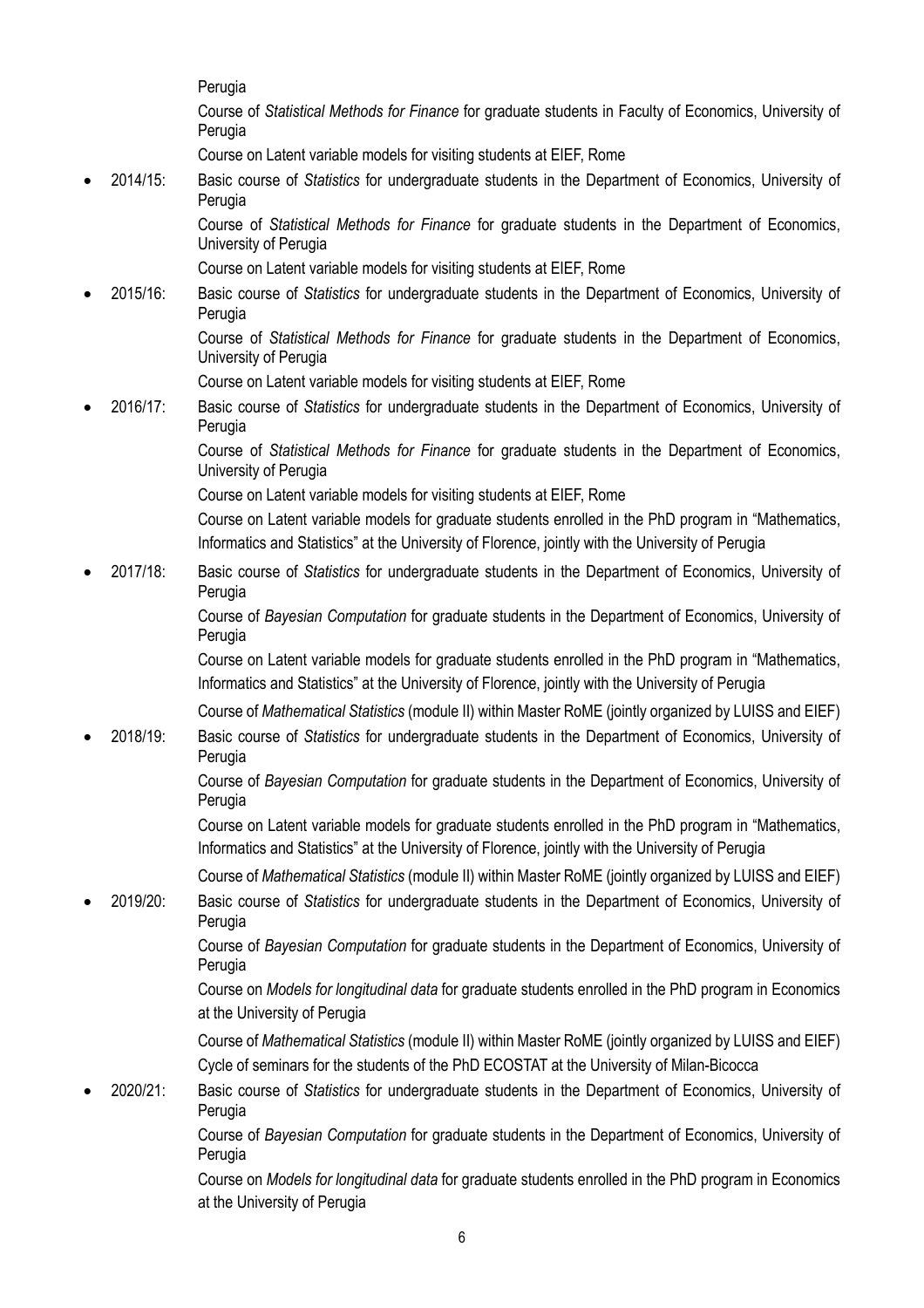Course of *Mathematical Statistics* (module II) within Master RoME (jointly organized by LUISS and EIEF) Cycle of seminars for the students of the PhD ECOSTAT at the University of Milan-Bicocca

February 07, 2022 **Francesco Bartolucci Francesco Bartolucci Francesco Bartolucci** 

Froncesco Bartoluca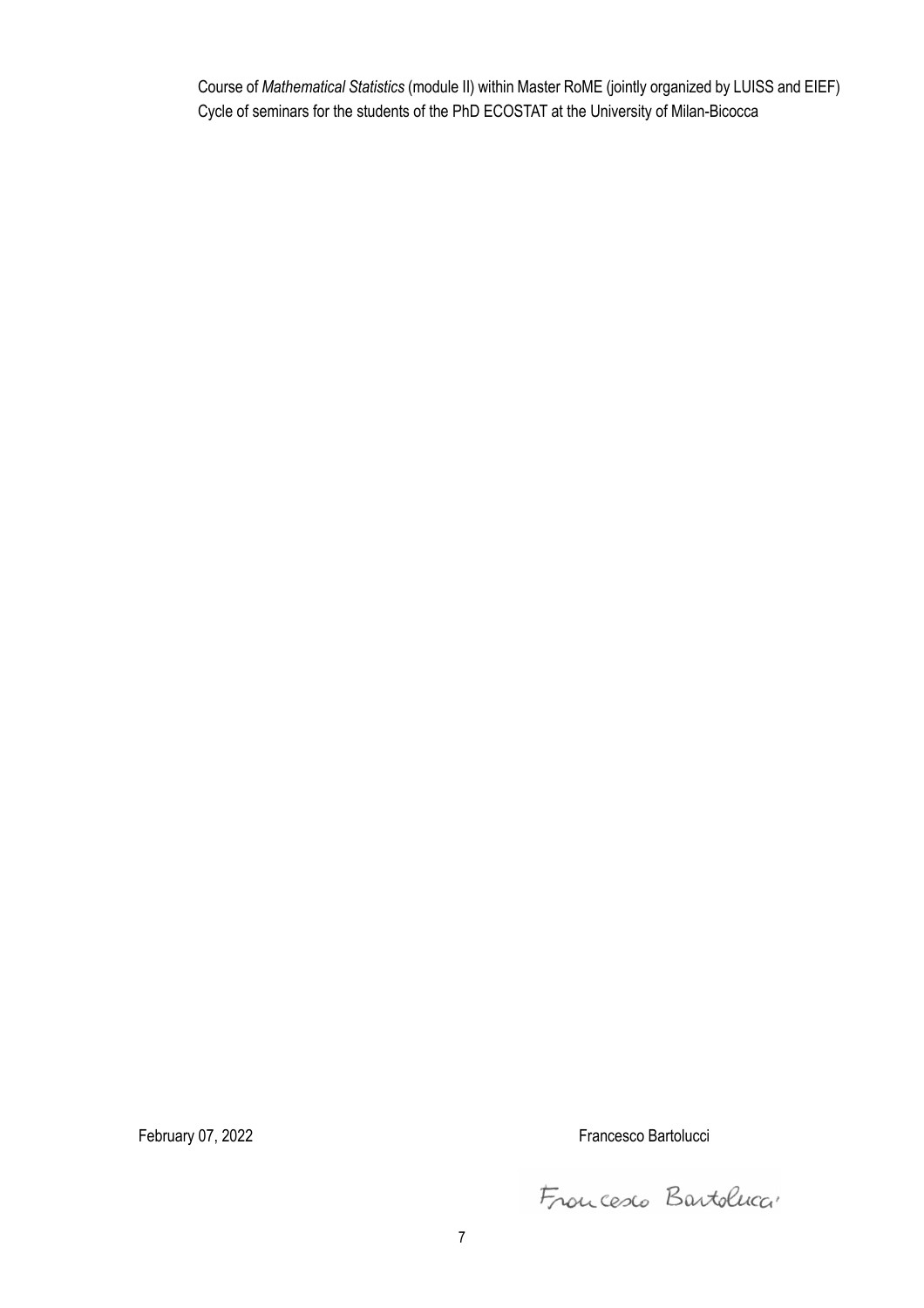#### **Main publications of Francesco Bartolucci (conference papers, working papers, and similar publications not reported)**

#### **Books**

- 1. Bartolucci, F., Bacci, S., and Gnaldi, M. (2015), *Statistical Analysis of Questionnaires: A Unified Approach Based on Stata and R*, Chapman and Hall/CRC press.
- 2. Bartolucci, F., Farcomeni, A., and Pennoni, F. (2013), *Latent Markov Models for Longitudinal Data*, Chapman and Hall/CRC press.

#### **Articles in international journals**

- 1. Bartolucci, F., Pandolfi, S., and Pennoni, F. (2021), Discrete latent variable models, *Annual Review of Statistics and its Application*, in press.
- 2. Genge, E. and Bartolucci, F. (2021), Are attitudes toward immigration changing in Europe? An analysis based on latent class IRT models, *Advances in Data Analysis and Classification*, in press.
- 3. Bartolucci, F. and Farcomeni, A. (2021), A hidden Markov space–time model for mapping the dynamics of global access to food, *Journal of the Royal Statistical Society, Series A*, in press.
- 4. Bartolucci, F., Valentini, F., and Pigini, C. (2021), Recursive Computation of the Conditional Probability Function of the Quadratic Exponential Model for Binary Panel Data, *Computational Economics*, in press.
- 5. Pennoni, F., Bartolucci, F., Forte, G., and Ametrano, F. (2021), Exploring the dependencies among main cryptocurrency logreturns: A hidden Markov model, *Economic notes*, in press.
- 6. Bartolucci, F., Pennoni, F., and Mira, A. (2021), A multivariate statistical approach to predict COVID-19 count data with epidemiological interpretation and uncertainty quantification, *Statistics in Medicine*, **40**, pp. 5351-5372.
- 7. Ghiringhelli, C., Bartolucci, F., Mira, A., and Arbia, A. (2021), Modelling Nonstationary Spatial Lag Models with Hidden Markov Random Fields, *Spatial Statistics*, 100522.
- 8. Bartolucci, F. and Farcomeni, A. (2021), A spatio-temporal model based on discrete latent variables for the analysis of COVID-19 incidence, *Spatial Statistics*, 100504.
- 9. Agresti, A., Bartolucci, F., and Mira, A. (2021), Reflections on Murray Aitkin's contributions to nonparametric mixture models and Bayes factors, *Statistical Modelling*, in press.
- 10. Pigini, C. and Bartolucci, F. (2021), Conditional inference for binary panel data models with predetermined covariates, *Econometrics and Statistics*, in press.
- 11. Aristei, D., Bacci, S., Bartolucci, F., and Pandolfi, S. (2020), A bivariate finite mixture growth model with selection, *Advances in Classification and Data Analysis*, in press.
- 12. Bartolucci, F. and Pandolfi, S. (2020), An exact algorithm for time-dependent variational inference for the dynamic stochastic block model, *Pattern Recognition Letters*, **138**, pp. 362-369.
- 13. Favero, D., Sciulli, D., and Bartolucci, F. (2020), Primary-school class composition and the development of social capital, *Socio-Economic Planning Sciences*, in press.
- 14. Bianchi, F., Bartolucci, F., Peluso, S., and Mira, A. (2020), Longitudinal Networks of Dyadic Relations Using Latent Trajectories: Evidence from the European Interbank Market, *Journal of the Royal Statistical Society - Series C*, **69**, pp. 711-739.
- 15. Bacci, S., Bartolucci, F., Bettin, S., and Pigini, C. (2019), A latent class growth model for migrants' remittances: An application to the German Socio-Economic Panel, *Journal of the Royal Statistical Society – Series A*, **182**, pp. 1607-1632.
- 16. Bartolucci, F., Farcomeni, A. (2019), A shared-parameter continuous-time hidden Markov and survival model for longitudinal data with informative drop-out, *Statistics in Medicine*, **38**, pp.1056-1073.
- 17. Rajeziesfahani, S., Federici, S., Bacci, S., Meloni, F., Bartolucci, F., Zahiroddin, A., Shams, J., and Noorbakhshe, S. (2019), Validity of the 36-item Persian (Farsi) version of the world health organization disability assessment schedule (WHODAS) 2.0, *International Journal of Mental Health*, **48**, pp. 14-39.
- 18. Montanari, G. E., Doretti, M., Bartolucci, F. (2018), A multilevel latent Markov model for the evaluation of nursing homes' performance, *Biometrical Journal*, **60**, 962-978.
- 19. Cagini, L., Andolfi, M., Becattini, C., Ranalli, M. G., Bartolucci, F., Mancuso, A., Vannucci, J., Agnelli, G., and Puma, F. (2018), Bedside sonography assessment of extravascular lung water increase after major pulmonary resection in non-small cell lung cancer patients, *Journal of Thoracic Disease*, **10**(7).
- 20. Bertarelli, G., Ranalli, M. G., Bartolucci, F., D'Alò, M., and Solari, F. (2018), Small area estimation of unemployment using Latent Markov Models, *Survey Methodology*, **44**, 167-192.
- 21. Bartolucci, F., Bacci, S., & Mira, A. (2018), On the role of latent variable models in the era of big data, *Statistics and Probability Letters*, **136**, pp. 165-169.
- 22. Bartolucci, F., Choudrhy, M. T., Marelli, E., and Signorelli, M. (2018), GDP Dynamics and Unemployment Changes in Developed and Developing Countries, *Applied Economics*, **50**, pp. 3338-3356.
- 23. Bartolucci, F., Marino, F. & Pandolfi, S. (2018), Dealing with Reciprocity in Dynamic Stochastic Block Models, *Computational Statistics and Data Analysis*, **123**, pp.86-100.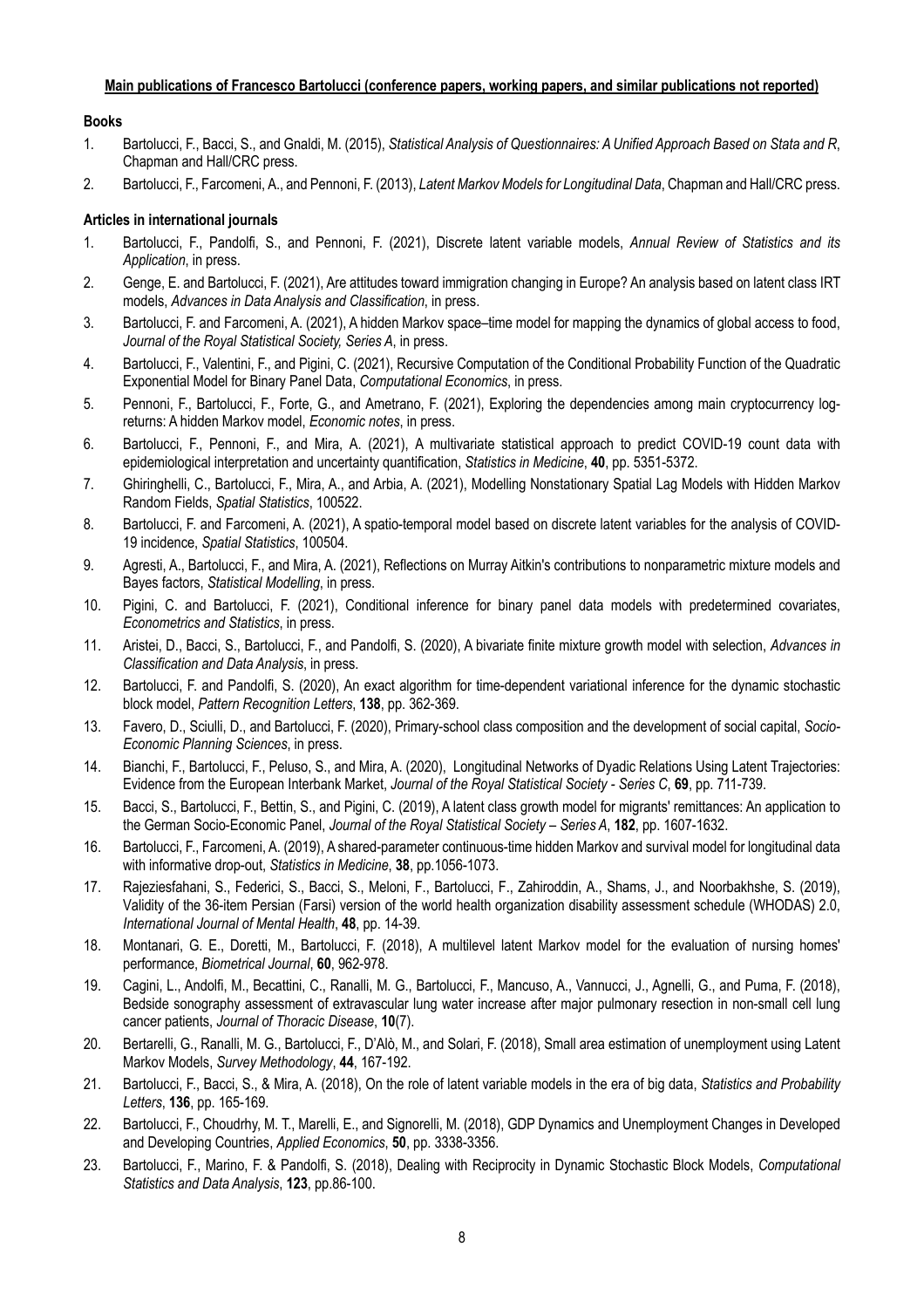- 24. Bartolucci, F., Montanari, G.E., and Pandolfi, S. (2018), Latent ignorability and item selection for nursing home case-mix evaluation, *Journal of Classification*, **35**, 172-193.
- 25. Bacci, S., Bartolucci, F., and Pandolfi, S. (2018), A joint model for longitudinal and survival data based on an AR(1) latent process, *Statistical Methods in Medical Research*, **27**, 1285-1311.
- 26. Bartolucci, F., Nigro, V., and Pigini, C. (2018), Testing for State Dependence in Binary Panel Data with Individual Covariates by a Modified Quadratic Exponential Model, *Econometric Reviews,* **37**, pp. 61-81.
- 27. Bartolucci, F., Burno, G. S. F., Demidova, O., and Signorelli, M. (2017), Job satisfaction and compensating wage differentials: Evidence from Russia, *CESifo Economic Studies*, **63**, pp. 333-351.
- 28. Bacci, S., Bartolucci, F., Grilli, L., and Rampichini, C. (2017), Evaluation of student performance through a multidimensional finite mixture IRT model, *Multivariate Behavioral Research*, **52**, pp. 732-746.
- 29. Bartolucci, F., Farcomeni, A., and Scaccia, L. (2017), A nonparametric multidimensional latent class IRT model in a Bayesian framework, *Psychometrika*, **82**, pp. 952–978.
- 30. Bartolucci, F., Pandolfi, S., and Pennoni, F. (2017), LMest: An R Package for Latent Markov Models for Longitudinal Categorical Data, *Journal of Statistical Software,* **81**(4).
- 31. Bartolucci, F. and Pigini, C. (2017), cquad: An R and Stata Package for Conditional Maximum Likelihood Estimation of Dynamic Binary Panel Data Models, *Journal of Statistical Software*, **78**, pp. 1-26.
- 32. Bartolucci, F., Chiaromonte, F., Kuruppumullage Don, P., and Lindsay, B. G. (2017), Composite likelihood inference in a discrete latent variable model for two-way "clustering-by-segmentation" problems, *Journal of Computational and Graphical Statistics*, **26**, pp. 388-402.
- 33. Cagnone, S. and Bartolucci, F. (2017), Adaptive quadrature for maximum likelihood estimation of a class of dynamic latent variable models, *Computational Economics*, **49**, pp. 599-622.
- 34. Bartolucci, F., Bacci, S., and Pigini, C. (2017), Misspecification test for random effects in generalized linear finite-mixture models for clustered binary and ordered data, *Econometrics and Statistics,* **3**, pp. 112-131.
- 35. Bartolucci, F. and Lupparelli, M. (2016), Pairwise likelihood inference for nested hidden Markov chain models for multilevel longitudinal data, *Journal of the American Statistical Association*, **111**, pp. 216-228.
- 36. Bacci, S. and Bartolucci, F. (2016), Two-Tier Latent Class IRT Models in R, *The R Journal*, **8**, pp. 139-166.
- 37. Bartolucci, F., Bellio, R., Sartori, N. and Salvan, A. (2016), Modified profile likelihood for fixed-effects panel data models, *Econometric Reviews,* **35**, 1271-1289*.*
- 38. Bartolucci, F., Montanari, G.E., and Pandolfi, S. (2016), Item selection by latent class-based methods: An application to nursing home evaluation, *Advances in Data Analysis and Classification*, **10**, pp.245-262.
- 39. Bartolucci, F., Pennoni, F., and Vittadini, G. (2016), Causal latent Markov model for the comparison of multiple treatments in observational longitudinal studies, *Journal of Educational and Behavioral Statistics*, **41**, pp. 146-179.
- 40. Gnaldi, M., Bacci, S., and Bartolucci, F. (2016), A multilevel finite mixture item response model to cluster examinees and schools, *Advances in Data Analysis and Classification*, **10**, pp. 53-70.
- 41. Bacci, S., Bartolucci, F., Minelli, L., and Chiavarini, M. (2016), Preterm Birth: Analysis of Longitudinal Data on Siblings Based on Random-Effects Logit Models, *Frontiers in Public Health: Population, Reproductive and Sexual Health*.
- 42. Bartolucci, F. and Farcomeni, A. (2015), A discrete time event-history approach to informative drop-out in mixed latent Markov models with covariates, *Biometrics*, **71**, pp. 80-89.
- 43. Bartolucci, F., Belotti, F., and Peracchi, F. (2015), Testing for time-invariant unobserved heterogeneity in generalized linear models for panel data, *Journal of Econometrics*, **184**, pp. 111-123.
- 44. Bacci, S. and Bartolucci, F. (2015), A Multidimensional finite mixture structural equation model for non-ignorable missing responses, *Structural Equation Modeling: A Multidisciplinary Journal*, **22**, pp. 352-365.
- 45. Bartolucci, F. (2015), A comparison between g-index and h-index based on concentration, *Journal of the Association for Information Science and Technology,* **66***,* pp. 2708–2710.
- 46. Bartolucci, F. and Murphy, B. (2015), A finite mixture latent trajectory model for modeling ultrarunners' behavior in a 24-hour race, *Journal of Quantitative Analysis of Sports*, **11**, pp. 193-203.
- 47. Bartolucci, F. and Farcomeni, A. (2015), Information matrix for hidden Markov models with covariates, *Statistics and Computing,*  **25***,* pp. 515-526.
- 48. Bartolucci, F., Dardanoni, V., and Peracchi, F. (2015), Ranking scientific journals via latent class models for polytomous item response data, *Journal of the Royal Statistical Society, series - A*, **178**, pp. 1025–1049.
- 49. Bartolucci, F., Montanari, G. E., and Pandolfi, S. (2015), Three-step estimation of latent Markov models with covariates, *Computational Statistics and Data Analysis,* **83**, pp. 287-301.
- 50. Borsci, S., Federici, S., Bacci, S., Gnaldi, M., and Bartolucci, F. (2015), Assessing User Satisfaction in the Era of User Experience: Comparison of the SUS, UMUX and UMUX - LITE as a Function of Product Experience, *International Journal of Human-Computer Interaction*, **31**, pp. 484-495.
- 51. Bacci, S. and Bartolucci, F. (2014), Mixtures of equispaced normal distributions and their use for testing symmetry with univariate data, *Computational Statistics and Data Analysis,* **71**, pp. 262-272.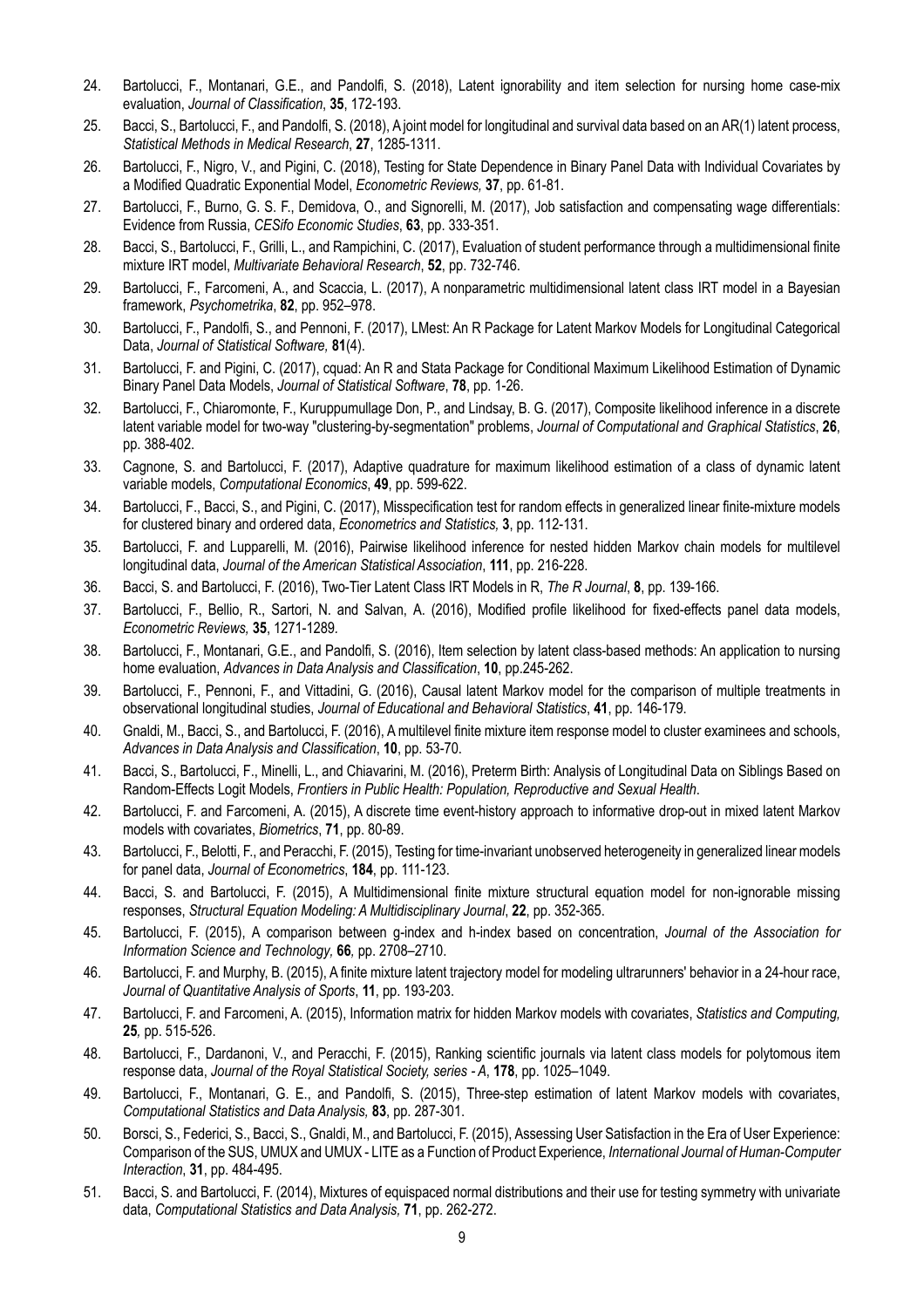- 52. Bacci, S., Bartolucci, F., Chiavarini, M., Minelli, L., and Pieroni, L. (2014), Differences in birthweight outcomes: a longitudinal study based on siblings, *International Journal of Environmental Research and Public Health,* **11**, pp. 6472-6484.
- 53. Bacci, S., Bartolucci, F., and Gnaldi, M. (2014), A class of multidimensional latent class IRT models for ordinal polytomous item responses, *Communication in Statistics - Theory and Methods,* **43**, pp. 787-800.
- 54. Bartolucci, F. and Pandolfi, S (2014), A new constant memory recursion for hidden Markov models, *Journal of Computational Biology*, **21**, pp. 99-117.
- 55. Bartolucci, F., Bacci, S., and Gnaldi, M. (2014), MultiLCIRT: an R package for multidimensional latent class item response models, *Computational Statistics and Data Analysis*, **71**, pp. 971-985.
- 56. Bartolucci, F., Bacci, S., and Pennoni, F. (2014), Longitudinal analysis of the self-reported health status by mixture latent autoregressive models, *Journal of the Royal Statistical Society - series C,* **63**, pp. 267-288.
- 57. Bartolucci, F., Farcomeni, A., and Pennoni, F. (2014), Latent Markov models: a review of a general framework for the analysis of longitudinal data with covariates (with discussion), *Test,* **23**, pp. 433-486.
- 58. Minelli, L., Pigini, C., Chiavarini, M., and Bartolucci, F. (2014), Employment status and perceived health condition: longitudinal data from Italy, *BMC Public Health*, **14**: 946.
- 59. Pandolfi, S., Bartolucci, F., and Friel, N. (2014), A generalized multiple-try metropolis version of the Reversible Jump algorithm, *Computational Statistics and Data Analysis*, **72**, 298–314.
- 60. Bartolucci, F. and Farcomeni, A. (2013), Causal inference in paired two-arm experimental studies under non-compliance with application to prognosis of myocardial infarction, *Statistics in Medicine,* **25**, pp. 4348-4366.
- 61. Bartolucci, F., Bacci, S., Pigini, C. (2013), Comparison between conditional and marginal maximum likelihood estimation for a class of ordinal item response models, QdS - Journal of Methodological and Applied Statistics, 15, pp. 1-17.
- 62. Bacci, S. & Bartolucci, F. (2012), Mixtures of equispaced Normal distributions and their use for testing symmetry in univariate data, *Quaderni di Statistica*, 14, pp. 13-16.
- 63. Bartolucci, F. and Nigro, V. (2012), Pseudo conditional maximum likelihood estimation of the dynamic logit model for binary panel data, *Journal of Econometrics,* **170**, pp. 102-116.
- 64. Bartolucci, F., Montanari, G.E., and S. Pandolfi (2012), Dimensionality of the latent structure and item selection via latent class multidimensional IRT models, *Psychometrika,* **77***,* pp. 782-802.
- 65. Bartolucci, F., Scaccia, L. & Farcomeni, A. (2012), Bayesian inference through encompassing priors and importance sampling for a class of marginal models for categorical data, *Computational Statistics and Data Analysis*, **56**, pp. 4067-4080.
- 66. Chiavarini, M., Bartolucci, F., Gili, A., Pieroni, L., and Minelli, L. (2012), Effects of individual and social factors on preterm birth and low birth weight: an Italian case study, *International Journal of Public Health,* **57**, pp. 261-268.
- 67. Bartolucci, F. and Grilli, L. (2011), Modeling partial compliance through copulas in a principal stratification framework, *Journal of the American Statistical Association*, **106**, pp. 469-479.
- 68. Bartolucci, F., Pennoni, F., and Vittadini, G. (2011), Assessment of school performance through a multilevel latent Markov Rasch model, *Journal of Educational and Behavioral Statistics,* **36**, pp. 491-522.
- 69. Bartolucci, F. and Nigro, V. (2010), A Dynamic Model for binary panel data with unobserved heterogeneity admitting a root-n consistent conditional estimator, *Econometrica*, **78**, pp. 719-733.
- 70. Bartolucci, F. (2010), On the conditional logistic estimator in two-arm experimental studies with non-compliance and before-after binary outcomes, *Statistics in Medicine*, **29**, pp. 1411-1429.
- 71. Pandolfi, S., Bartolucci, F. & Friel, N. (2010), A generalization of the Multiple-try Metropolis algorithm for Bayesian estimation and model selection, *Journal of Machine Learning Research: Workshop and Conference Proceedings*, Volume 9: AISTATS 2010, pp. 581-588.
- 72. Bartolucci, F. and Farcomeni, A. (2010), A Note on the mixture transition distribution and hidden Markov models, *Journal of Time Series Analysis*, **31,** pp. 132-138.
- 73. Bartolucci, F. and Solis-Trapala, I. (2010), Multidimensional latent Markov models in a developmental study of inhibitory control and attentional flexibility in early childhood, *Psychometrika*, **75**, pp. 725-743.
- 74. Bartolucci, F. and Farcomeni, A. (2009), A multivariate extension of the dynamic logit model for longitudinal data based on a latent Markov heterogeneity structure, *Journal of the American Statistical Association*, **104**, pp. 816-831.
- 75. Bartolucci, F., Lupparelli, M., and Montanari, G. E. (2009), Latent Markov model for longitudinal binary data: an application to the performance evaluation of nursing homes, *Annals of Applied Statistics*, **3**, pp. 611-636.
- 76. Bartolucci, F. and Lupparelli, M. (2008), Focused information criterion for capture-recapture models for closed populations, *Scandinavian Journal of Statistics*, **35**, pp. 629 - 649*.*
- 77. Bartolucci, F. and Pennoni, F. (2007), A class of latent Markov models for capture-recapture data allowing for time, heterogeneity and behavioral effects, *Biometrics*, **63**, pp. 568-578.
- 78. Bartolucci, F. and Pennoni, F. (2007), On the approximation of the quadratic exponential distribution in a latent variable context, *Biometrika,* **94**, pp. 745-754.
- 79. Bartolucci, F. (2007), A class of multidimensional IRT models for testing unidimensionality and clustering items, *Psychometrika,* **72**, pp. 141-157.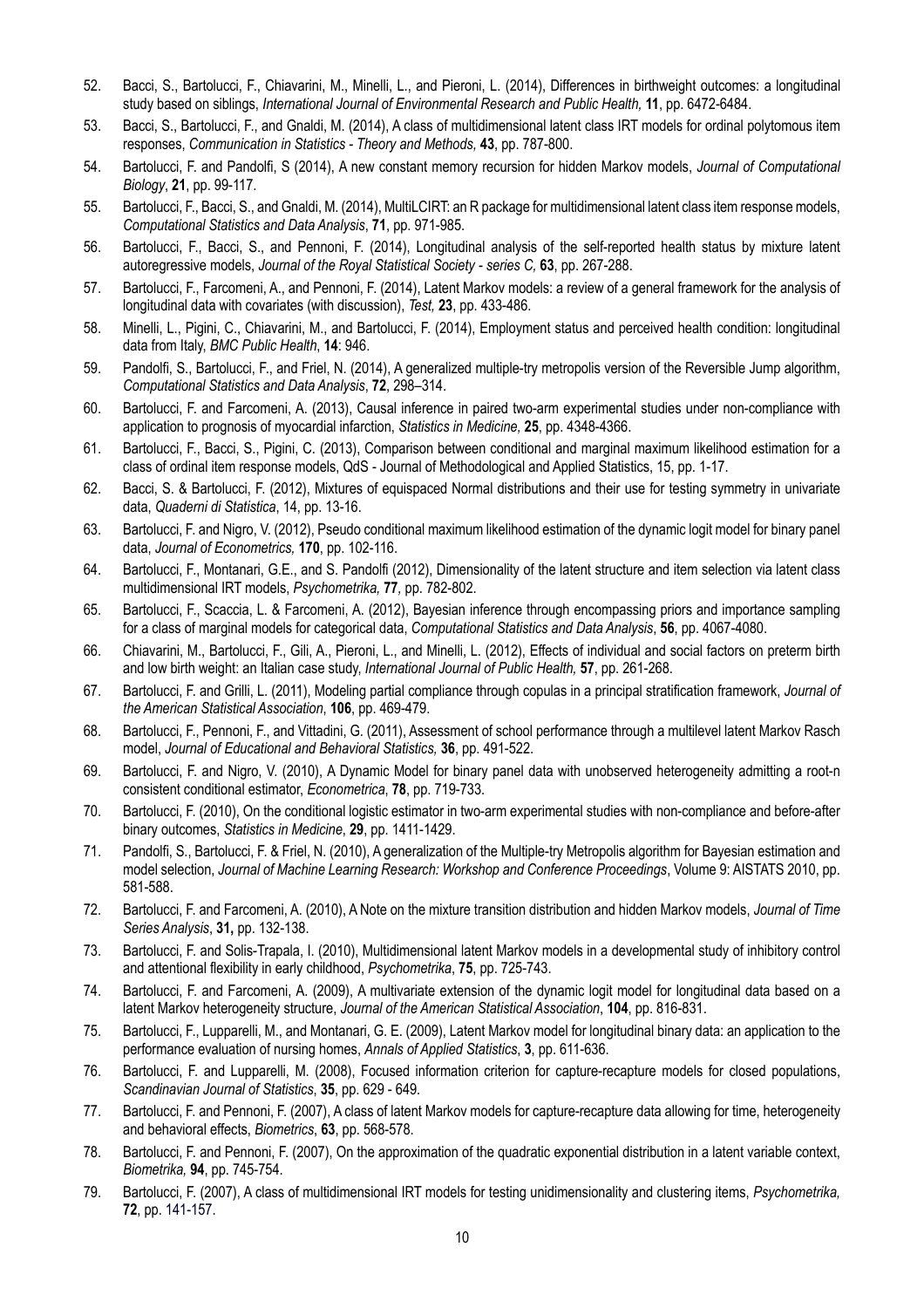- 80. Bartolucci, F. (2007), A penalized version of the empirical likelihood ratio for the population mean, *Statistics and Probability Letters*, **77**, pp. 104-110.
- 81. Bartolucci, F. and Nigro, V. (2007), Maximum likelihood estimation of an extended latent Markov model for clustered binary panel data, *Computational Statistics and data analysis,* **51**, pp. 3470-3483.
- 82. Bartolucci, F., Colombi, R., and Forcina, A. (2007), An extended class of marginal link functions for modelling contingency tables by equality and inequality constraints, *Statistica Sinica,* **17**, pp. 691-711.
- 83. Bartolucci, F., Pennoni, F., and Francis, B. (2007), A latent Markov model for detecting patterns of criminal activity, *Journal of the Royal Statistical Society, series A,* **170**, pp. 115–132*.*
- 84. Bartolucci, F. (2006), Likelihood inference for a class of latent Markov models under linear hypotheses on the transition probabilities, *Journal of the Royal Statistical Society, series B,* **68**, pp. 155-178*.*
- 85. Bartolucci, F. and Forcina, A. (2006), A class of latent marginal models for capture-recapture data with continuous covariates, *Journal of the American Statistical Association,* **101**, pp. 786-794.
- 86. Bartolucci, F., Scaccia, L., and Mira, A. (2006), Efficient Bayes factor estimation from the Reversible Jump output, *Biometrika,* **93**, pp. 41-52.
- 87. Bartolucci, F. and Montanari, G. E. (2006), A new class of unbiased estimators for the variance of the systematic sample mean, *Journal of Statistical Planning and Inference,* **136**, pp. 1512-1525.
- 88. Bartolucci, F. (2005), Clustering univariate observations via mixtures of unimodal normal mixtures, *Journal of Classification,* **22**, pp. 203-219.
- 89. Bartolucci, F. and Forcina, A. (2005), Likelihood inference on the underlying structure of IRT models, *Psychometrika*, **70**, pp. 31- 43.
- 90. Bartolucci, F. and Scaccia, L. (2005), The use of mixtures for dealing with non-normal regression errors, *Computational Statistics and Data Analysis*, **48**, pp. 821-834.
- 91. Bartolucci, F. and Scaccia, L. (2004), Testing for positive association in contingency tables with fixed margins, *Computational Statistics and Data Analysis*, **47**, pp. 195-210.
- 92. Forcina, A. and Bartolucci, F. (2004), Modelling quality of life variables with non-parametric mixtures, *Environmetrics*, **15**, pp. 519- 528.
- 93. Bartolucci, F. and De Luca, G. (2003), Likelihood-based inference for asymmetric stochastic volatility models, *Computational Statistics and Data Analysis*, **42**, pp. 445-449.
- 94. Bartolucci, F. and Besag, J. (2002), A recursive algorithm for Markov random fields, *Biometrika*, **89**, pp. 724-730.
- 95. Bartolucci, F. and Forcina, A. (2002), Extended RC association models allowing for order restrictions and marginal modeling, *Journal of the American Statistical Association*, **97**, pp. 1192-1199.
- 96. Bartolucci, F., Forcina, A., and Dardanoni, V. (2001), Positive quadrant dependence and marginal modelling in two-way tables with ordered margins, *Journal of the American Statistical Association*, **96**, pp. 1497-1505.
- 97. Bartolucci, F. and Forcina, A. (2001), Analysis of capture-recapture data with a Rasch-type model allowing for conditional dependence and multidimensionality, *Biometrics*, **57**, pp. 714-719.
- 98. Bartolucci, F. and De Luca, G. (2001), Maximum likelihood estimation for a latent variable time series model, *Applied Stochastic Models in Business and Industry*, **17**, pp. 5-17.
- 99. Bartolucci, F. (2001), Developments of the Markov chain approach within the distribution theory of runs, *Computational Statistics and Data Analysis*, **36**, pp. 107-118.
- 100. Bartolucci, F. and Forcina, A. (2000), A likelihood ratio test for MTP2 within binary variables, *The Annals of Statistics*, **28**, pp. 1206-1218.
- 101. Bartolucci, F. and Montanari, G. E. (1998), On estimating the variance of the systematic sample mean, *Journal of the Italian Statistical Society*, **7**, pp. 185-196.

#### **Chapters in international books**

- 1. Bacci, S., Bartolucci, F., and Pennoni, F. (2020). Multilevel Model-Based Clustering: A New Proposal of Maximum-A-Posteriori Assignment, *Advanced Studies in Classification and Data Science*, pp. 3-17, Springer.
- 2. Bartolucci, F., Cardinali, A., and Pennoni, F. (2018), A generalized moving average convergence/divergence for testing semistrong market efficiency, in M. Corazza, M. Durbán, A. Grané, C. Perna, M. Sibilillo (eds.), *Mathematical and Statisical Methods for Actuarial Sciences and Finance*, pp. 101-105, Springer.
- 3. Bartolucci F., Bashina A., G. Bruno, O. Demidova, M. Signorelli (2018), Job Satisfaction Among Young Workers, in F.E. Caroleo, O. Demidova, E. Marelli e M. Signorelli (eds.), *Young People and the Labour Market: A Comparative Perspective*, Routledge, forthcoming.
- 4. Bartolucci, F. and Forcina, A. (2017), Latent class Rasch models and marginal extensions, in D. Bohning, J. Bunge, and P. van der Heijden (eds.), *Capture-Recapture Methods for the Social and Medical Sciences*, Chapman & Hall/CRC.